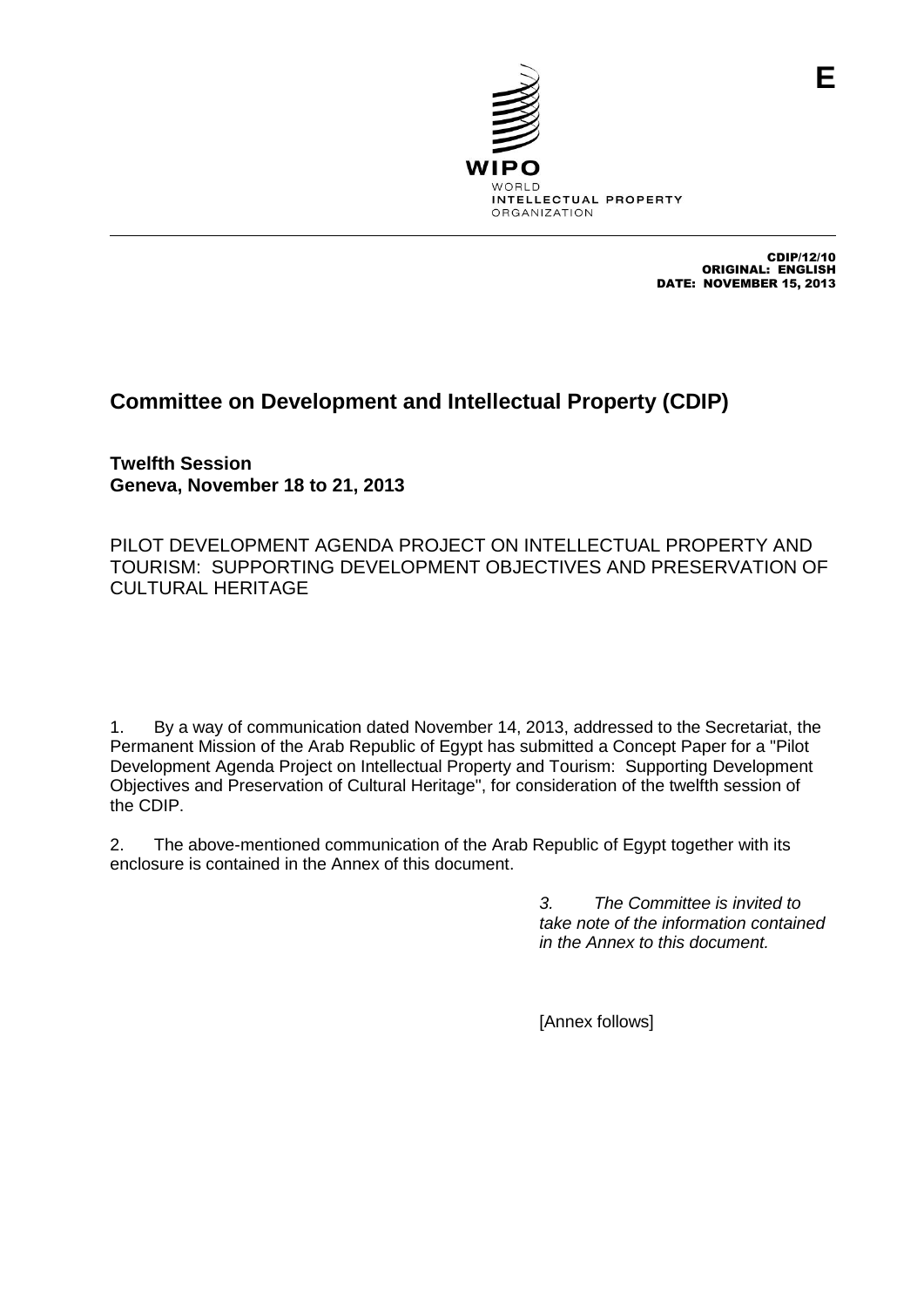*Permanent Mission of the Arab Republic of Egypt to the United Nations Office &International Organisations in Geneva*



**البعثة الدائمة لجمهورية مصر العربية لـدى األمـم المتحـدة والمنظمـات الدولـية فى جنيـف**

The Permanent Mission of the Arab Republic of Egypt to the United Nations Office, the World Trade Organization and Specialized Agencies at Geneva presents its compliments to the International Bureau of the World Intellectual Property Organization, and with reference to the convening of the  $12<sup>th</sup>$  Session of Committee on Development and Intellectual Property (CDIP) during the period  $18 - 21$  November 2013 has the honor to attach herewith Egypt's Concept Paper for a "Pilot Development Agenda Project on Intellectual Property and Tourism: Supporting Development Objectives and Preservation of Cultural Heritage". The mission appreciates presenting this issue as part of CDIP 12 agenda (CDIP/12/1 PROV. 3) for consideration of the Committee.

The Permanent Mission of Egypt to the United Nations Office, the World Trade Organization and Specialized Agencies at Geneva avails itself of this opportunity to renew to the International Bureau of the World Intellectual Property Organization the assurances of its highest consideration.

Geneva, 14<sup>th</sup> November 2013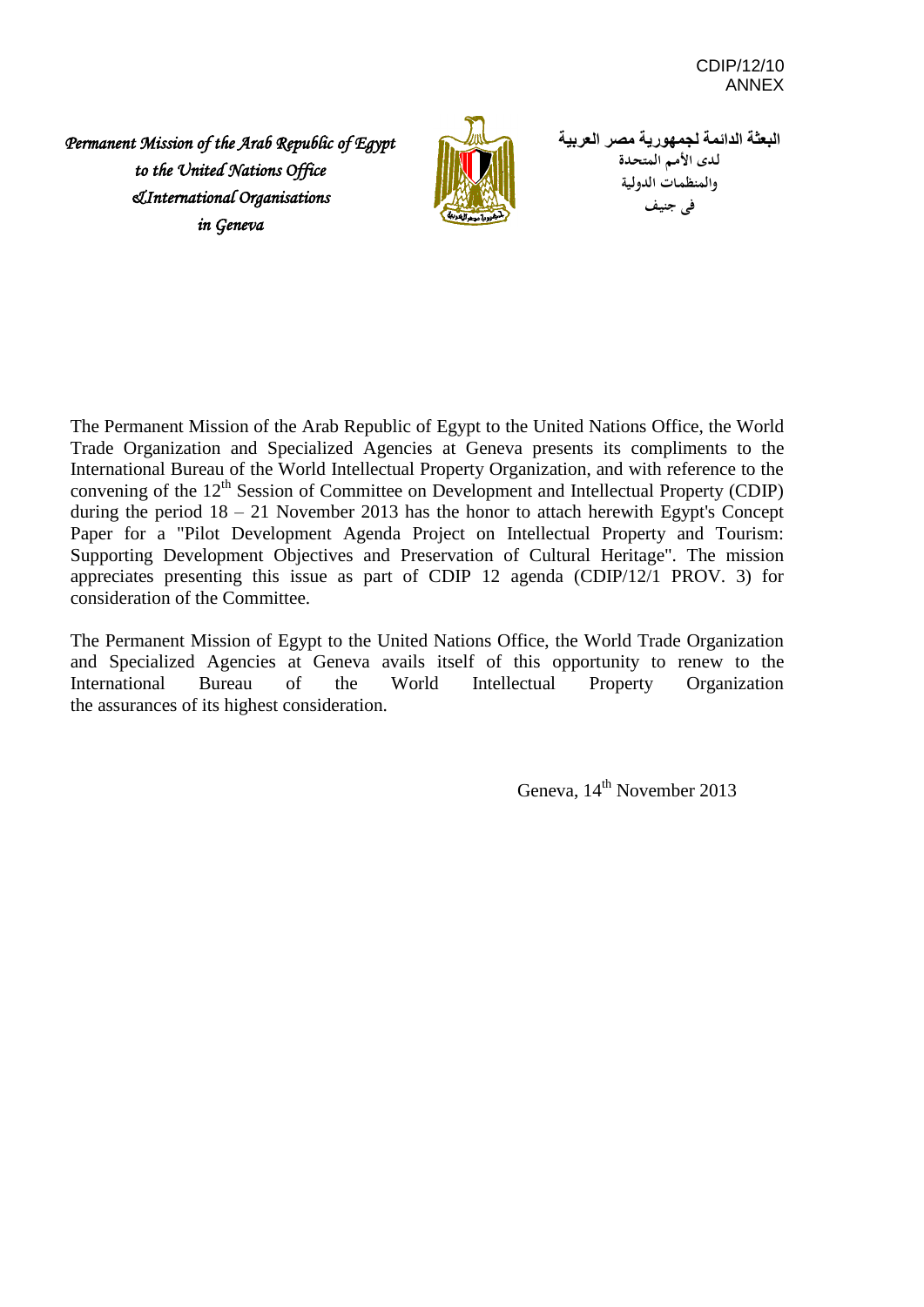#### **Concept Paper**

#### **Pilot Development Agenda Project on**

#### **Intellectual Property and Tourism: Supporting Development Objectives and Preservation of Cultural Heritage**

#### **I. Background**

Success in today's globalized economic environment is about adding value and offering a differentiated product. This applies to products and/or services. The various options available under the intellectual property (IP) system open up a variety of possibilities that business can rely for differentiating their product and for communicating with the consumer. **T**rademarks, industrial designs, geographical indications, copyright and potential other IP tools can have an important role to play in strengthening the competitiveness of different and principled agencies, associations, actors and operators in the tourism sector.

#### **II. Objectives**

- Promote the effective use of nationally tailored IP tools and instruments to support development of the tourism sector and preservation of cultural heritage.
- Assist towns, regions and key actors of the tourism industry, especially SMEs, in using nationally tailored intellectual property systems and tools to differentiate themselves and to market themselves as offering a unique and distinct touristic product.
- Assist in the integration of IP teaching into curricula of tourism/hotel management programs, schools and universities.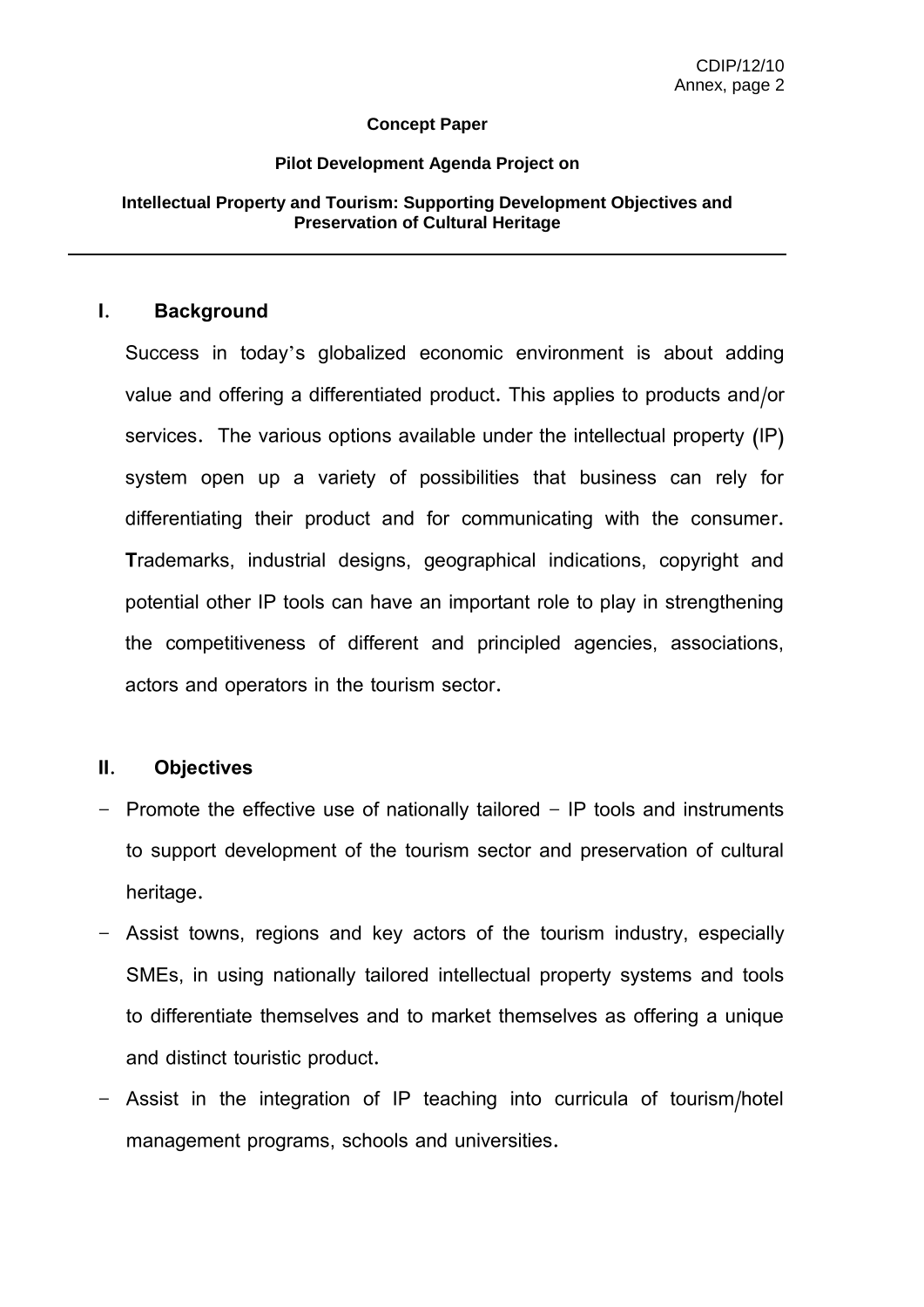### **III. Suggested Activities**

- Prepare a sector specific friendly publication(s) to explain and promote the nationally tailored intellectual property system and its management to the key actors of the tourism industry.
- Develop draft curricula for integrating a module on IP tourism development and preservation of cultural heritage in professional teaching programs on tourism such as in hotel management schools, universities, … etc.
- Raise awareness of key actors including ministries, promotion agencies, associations of hotels, restaurants, recreation centers, tour operators, travel agents, etc…) for using the nationally tailored IP systems/tools for their competitive advantage.
- Develop the capacity of national IP offices for providing sector specific support to tourism key actors and to run sector specific awareness campaigns
- Collect and share best practices on successful use of the nationally tailored IP system for the competitive advantage of the tourism sector.
- Organize conference/workshops on IP, tourism development and preservation of cultural heritage to discuss/deliberate the previous activities/initiatives.

# **I.V Relevance to Development Agenda Recommendations Cluster A: Technical Assistance and Capacity Building**

1.WIPO technical assistance shall be, inter alia, development-oriented, demand-driven and transparent, taking into account the priorities and the special needs of developing countries, especially LDCs, as well as the different levels of development of Member States and activities should include time frames for completion. In this regard, design, delivery